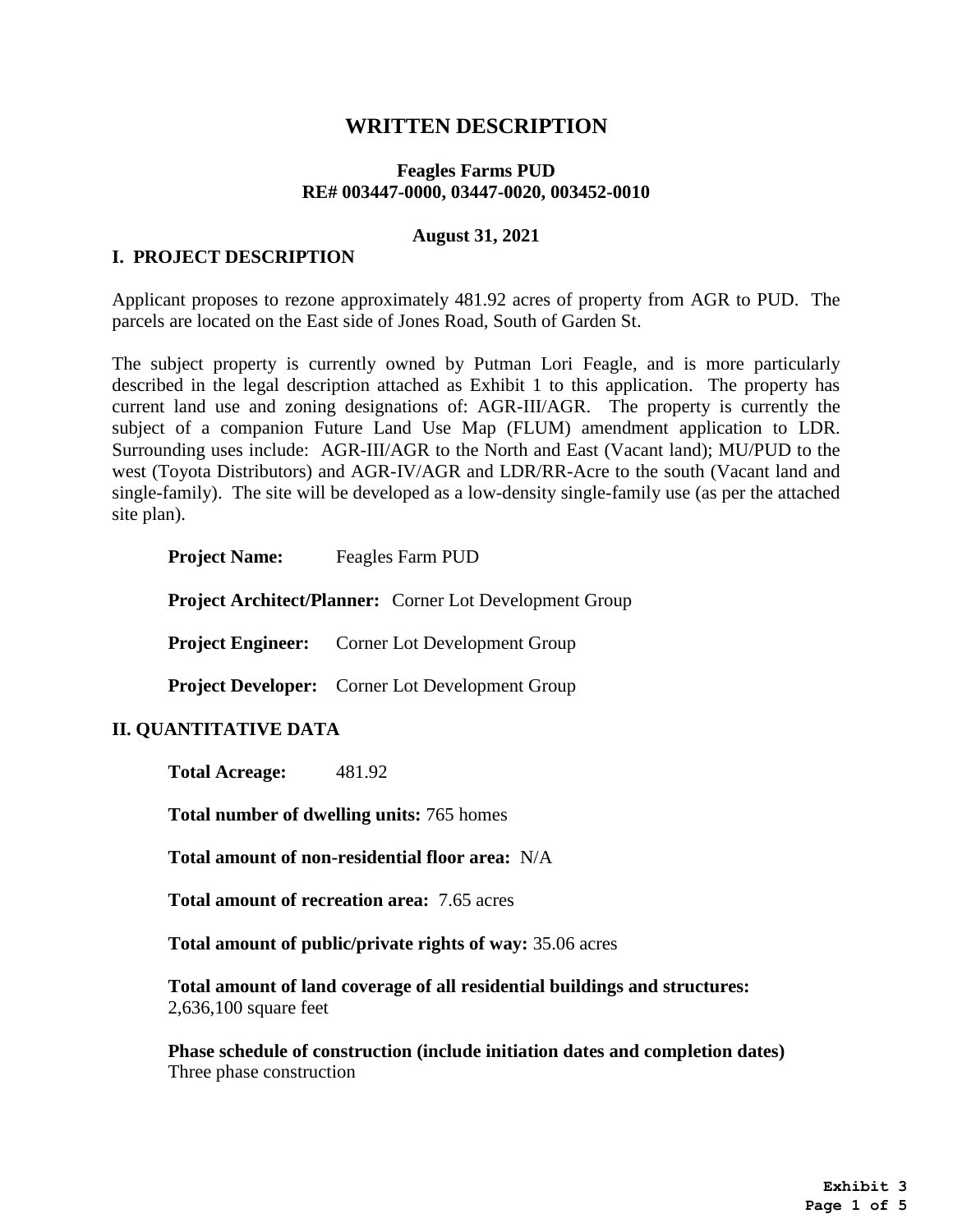## **III. USES AND RESTRICTIONS**

### **A. Permitted Uses:**

- 1. Single-family dwellings
- 2. Townhomes, subject to Section 656.414
- 3. Housing for the elderly
- 4. Assisted living facilities
- 5. Home occupations meeting the performance standards and development criteria set forth in Part 4
- 6. Essential services, including water, sewer, gas, telephone, radio, television and electric, meeting the performance standards and development criteria set forth in Part 4.
- 7. Golf courses meeting the performance standards and development criteria set forth in Part 4.
- 8. Churches, including a rectory or similar use, meeting the performance standards and development criteria set forth in Part 4.
- 9. Neighborhood parks, pocket parks, playgrounds or recreational structures which serve or support a neighborhood or several adjacent neighborhoods, meeting the performance standards and development criteria set forth in Part 4.

#### **B. Permitted Accessory Uses and Structures:**

Shall comply with §656.403

#### **IV. DESIGN GUIDELINES**

#### **A. Lot Requirements:**

#### **A.1. 60' Single Family Dwellings (213 units):**

- (1) Minimum lot width 60 feet
- (2) Minimum lot area 6,000 square feet
- (3) Maximum lot coverage  $-61\%$
- (4) Minimum yard requirements: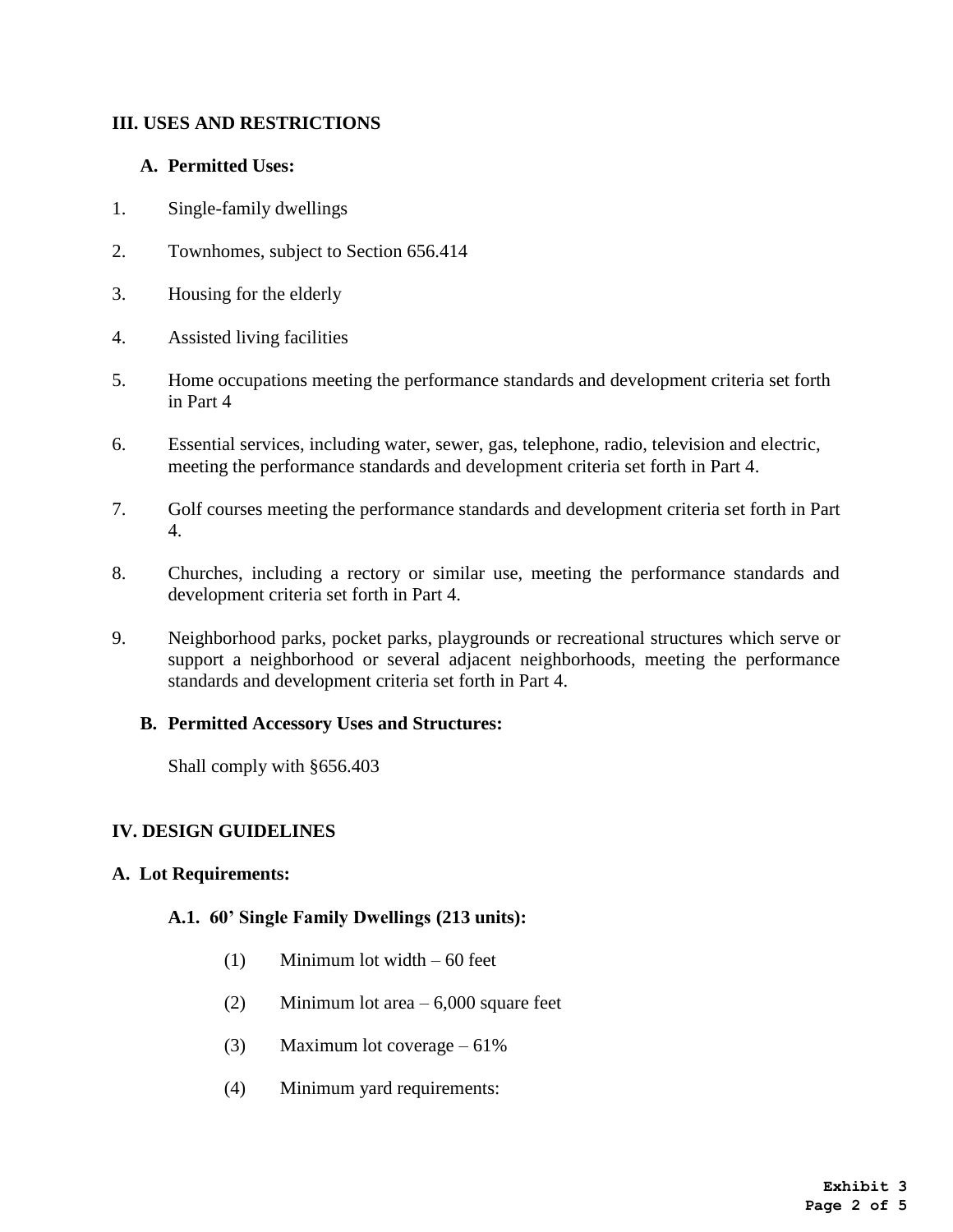- (a) Front  $-20$  feet
- (b) Side  $-5$  feet
- (c)  $Rear 10$  feet
- (5) Maximum height of structures 35 feet

#### **A.2. 50' Single Family Dwellings (352 units):**

- (1) Minimum lot width 50 feet
- (2) Minimum lot area 5,000 square feet
- (3) Maximum lot coverage 59%
- (4) Minimum yard requirements:
	- (a) Front  $-20$  feet
	- (b) Side  $-3$  feet
	- (c)  $Rear 10$  feet
- (5) Maximum height of structures 35 feet

#### **A.3. 40' Single Family Dwellings (200 units):**

- (1) Minimum lot width 40 feet
- (2) Minimum lot area 4,000 square feet
- (3) Maximum lot coverage 55%
- (4) Minimum yard requirements:
	- (a) Front  $-20$  feet
	- (b) Side  $-3$  feet
	- (c)  $Rear 10$  feet
- (5) Maximum height of structures 35 feet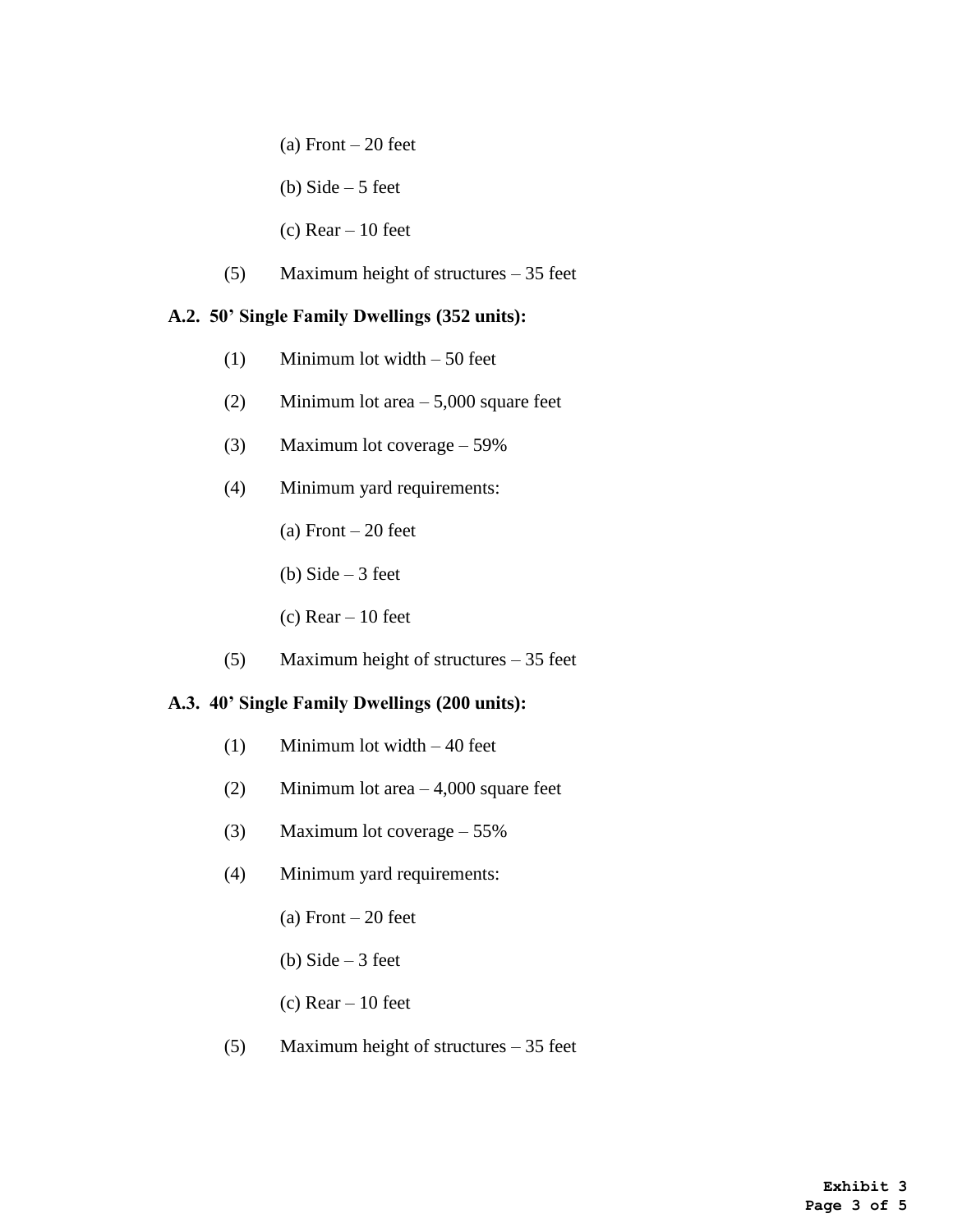#### **B. Ingress, Egress and Circulation:**

- (1) *Parking Requirements.* The parking requirements for this development shall be consistent with the requirements of Part 6 of the Zoning Code.
- (2) *Vehicular Access.*

Vehicular access to the Property shall be by way of two entrances on Jones Road, substantially as shown in the Site Plan. The final location of all access points is subject to the review and approval of the City's Traffic Engineer.

(3) *Pedestrian Access.*

Pedestrian access shall be provided by sidewalks installed in accordance with the 2030 Comprehensive Plan. The site shall have a minimum 5 ft. sidewalk on at least one side of the roadway, except in those areas where its usage would be expected to be minimal or in areas to reduce wetland or environmental impact.

## **C. Signs.**

(1) For each access point on Jones Road:

- (a) One (1) double faced or two (2) single faced non-illuminated or externally illuminated signs, not to exceed twenty-four (24) square feet in area, and not to exceed 20 feet in height, which shall be a monument sign.
- (b) Directional signs shall not exceed four (4) square feet.

#### **D. Landscaping:**

The Property shall be developed in accordance with the requirements of Part 12 Landscape Regulations of the Zoning Code (however, landscape may be rearranged to meet development requirements) or as otherwise approved by the Planning and Development Department.

#### **E. Recreation and Open Space:**

The site shall comply with the requirements of the Zoning Code for recreation and open space. 7.65 acres of active recreation area will be provided throughout the site, substantially as shown on the site plan.

#### **F. Utilities**

Water will be provided by JEA. Sanitary sewer will be provided by JEA. Electric will be provided by JEA.